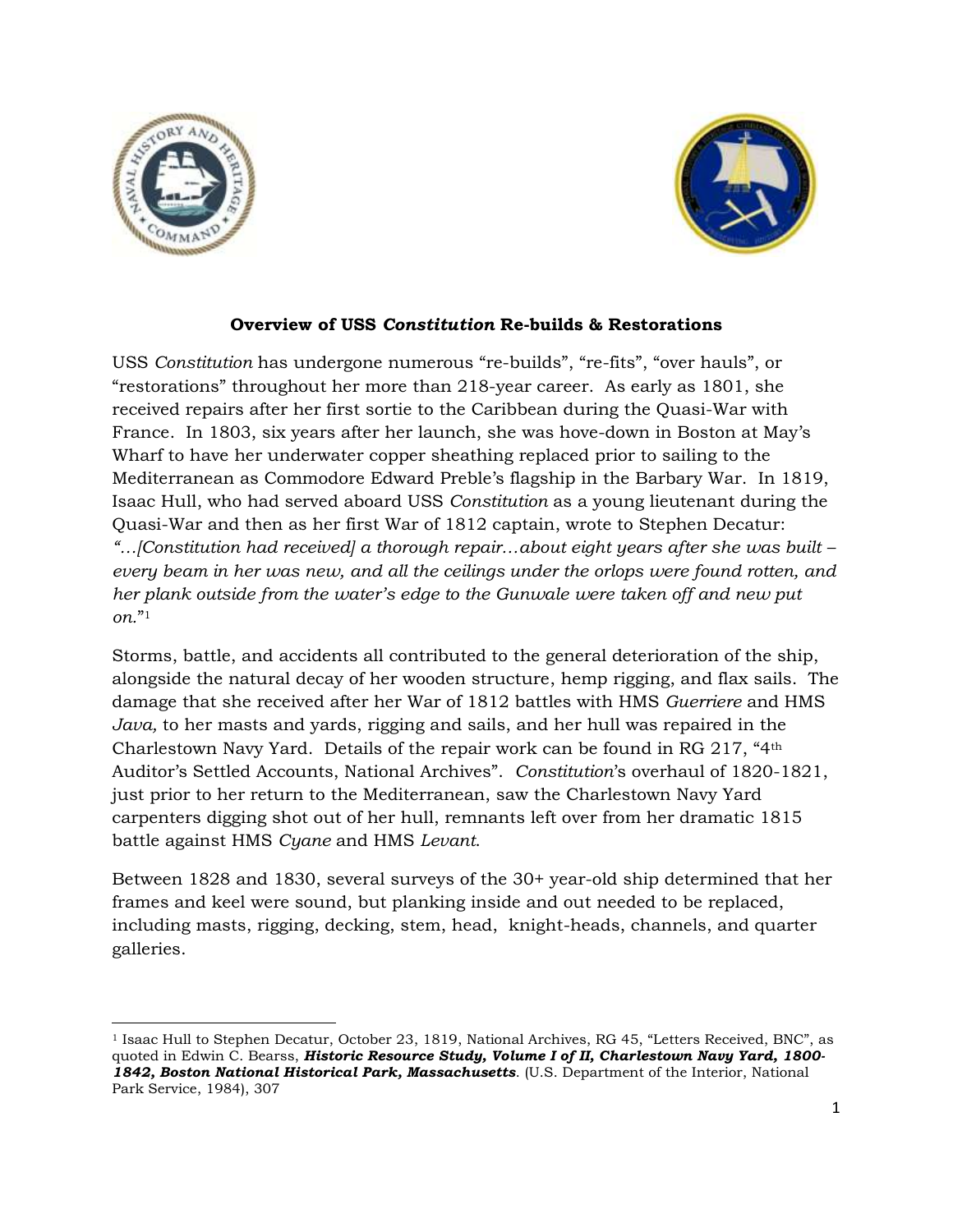Information about the Constitution surveys leaked out and was misinterpreted by Bostonians. The September 14, 1830, Boston *Advertiser* published an article that erroneously reported that Constitution had been condemned. Part of the article stated:

*Such a national object of interest, so endeared to our national pride as Old Ironsides is, should never by any act of our government cease to belong to the Navy, so long as our country is to be found upon the map of nations*.

Two days later, the Harvard student, Oliver Wendell Holmes, published his poem "Old Ironsides" in the Boston *Advertiser* and it was picked up by other newspapers around the country and even appeared in broadside (poster) format. It became a rallying cry for those that did not want to see the old frigate broken up.

## *Old Ironsides*

*Ay, tear her tattered ensign down! Long has it waved on high, And many an eye has danced to see, That banner in the sky; Beneath it rung the battle shout, And burst the cannon's roar; --- The meteor of the ocean air Shall sweep the clouds no more.*

*Her decks, once red with heroes' blood, Where knelt the vanquished foe, When winds were hurrying o'er the flood, And waves were white below, No more shall feel the victor's tread, Or know the conquered knee; --- The harpies of the shore shall pluck The eagle of the sea!*

*Oh, better that her shattered hulk Should sink beneath the wave; Her thunder shook the mighty deep, And there should be her grave; Nail to the mast her holy flag, Set every threadbare sail, And give her to the god of storms, The lightening and the gale!*

*Oliver Wendell Holmes*

The U.S. Navy never intended to destroy the ship and by late September, 1830, the report was passed to have *Constitution* repaired "with as little delay as possible." However, the new dry dock of the Charlestown Navy Yard was not yet finished in 1830, and it was decided that *Constitution*'s re-building would be delayed until she could be hauled out in the dock.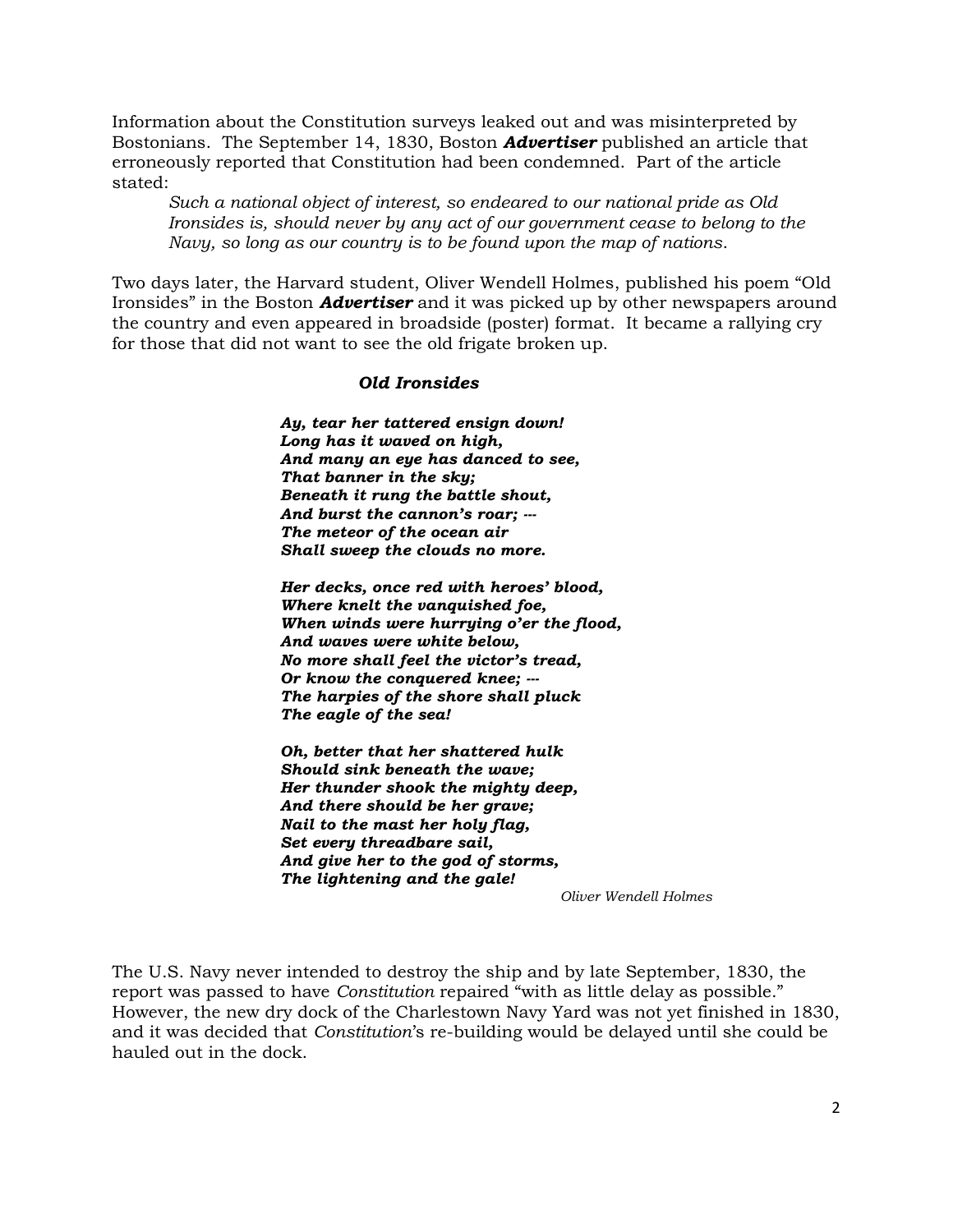On June 24, 1833, USS *Constitution* was the first vessel to enter the Charlestown Navy Yard dry dock, in full view of Vice President Martin Van Buren and Secretary of the Navy Levi Woodward. President Andrew Jackson, for whom the docking of the ship had been delayed until his arrival in Boston, was too ill to attend the 5 a.m. event. Isaac Hull was once again on *Constitution*'s quarter deck, giving the commands for her dry docking.2 The subsequent 1833-1834 re-building of *Constitution*, and her 10 months in the dry dock, is notable as the first significant work on the ship accomplished in a dry dock – it would not be the last time….

Nearly every year or every other year after the 1833 re-build saw *Constitution* receiving some repair or overhaul to her hull or her rig. The hull of the ship began to be altered between 1847 and 1858, with the upper bulwarks raised  $\sim$ 20"; the waist, which had been open alongside the main hatch from her launch through her World Cruise of 1844-1846, was lightly sheathed over to bring *Constitution* in line with the new designs of US Navy warships. The next noted yard period was in 1857-1860 and included being hauled at the Portsmouth Navy Yard in Kittery, Maine. The work of that period began *Constitution*'s transition from an active warship to a sailing training ship for the Navy.

The 1871-1877 re-build in Philadelphia, which was to have been concluded in time for the 1876 centennial celebrations of the United States, but was not, was eventually finished in time so that the ship could be used as one of two transport vessels of the U.S. exhibits intended for the 1878 Paris *Exposition Universelle*. Upon her return from Europe, *Constitution* once again became a Navy sail training ship and took her last cruise under her own power in the early autumn of 1881. *Constitution* was surveyed in the late fall of 1881 and found unfit for sea service. Before the end of the year she was stripped of all that was valuable and down-rigged in preparation to being towed to the Portsmouth Navy Yard, there to have a "house" installed over her spar deck, turning her into a receiving ship. From the installation of the house between late1882 or early 1883, and the return of the ship to Boston for her  $100<sup>th</sup>$  anniversary, *Constitution* was docked only once, in 1897, in a floating dry dock, where her hull seams were caulked as part of her preparation for being towed to Boston. She returned to Boston in September, 1897, and remained with her receiving ship house until the "cosmetic" work of 1906-1907 at the Charlestown Navy Yard.<sup>3</sup>

Naval Constructor Elliot Snow supervised the 1906 work which was conducted while the ship remained afloat; no work was accomplished below the waterline, including addressing the hogging (bending) of *Constitution*'s keel. The receiving ship house was removed, new masts, yards, and rigging were installed, and surface hull work was accomplished, including the lowering of the upper bulwarks and the opening of the

 $\overline{a}$ 

<sup>2</sup> Tyrone G. Martin. *A Most Fortunate Ship, A Narrative History of Old Ironsides*, 2nd ed. Annapolis, MD: Naval Institute Press, 1997, 233-239.

<sup>3</sup> Ibid, 336-338.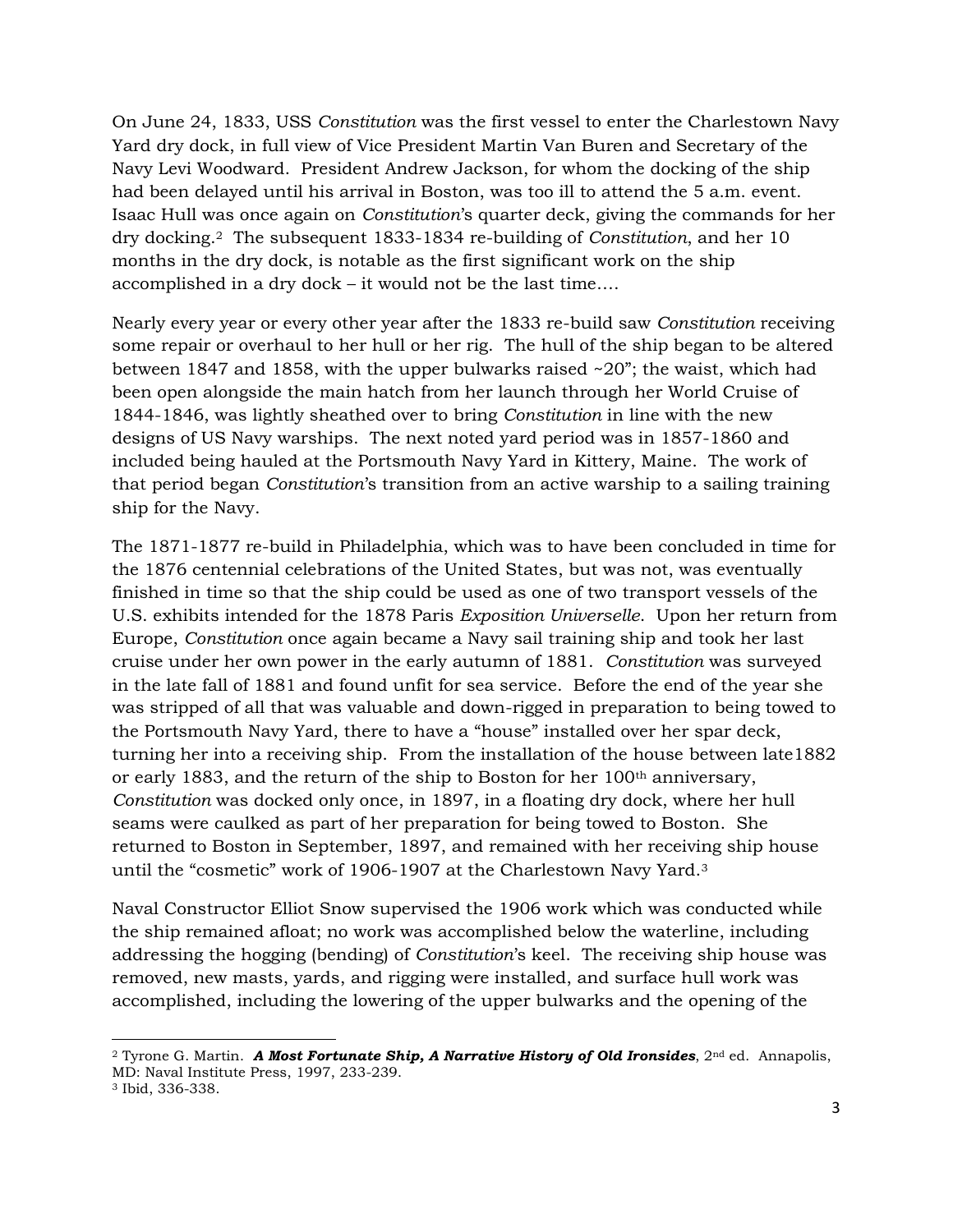waist bulwarks that had been sheathed over by 1847. The 1812 "Isaac Hull" model at the East India Marine Society in Salem, Massachusetts (today the Peabody Essex Museum), was a principle piece of three dimensional documentation consulted for the work.4 Because the work accomplished had the express aim of "restoring" or "recreating" *Constitution* per her War of 1812 configuration, the 1906-07 work should be recognized as the first true "restoration" of USS *Constitution*. It matters not that the work executed was cosmetic and superficial to the structure of the ship and not historically accurate. What sets the 1906 work apart from all previous work on the ship is that the intention was to restore her outward appearance to the 1812 era. At the conclusion of the 1906-1907, ~\$100,000 restoration, *Constitution* had the appearance (including 55 reproduction guns), of an 1812 warship, for the first time in nearly 70 years.

By 1925, *Constitution* had fallen into a seriously decayed state. The last significant structural work on the ship had been the 1871-77 re-build, nearly 50 years before. A survey found her hull rotten, including frames above the waterline, rotten masts and rigging, and a 14" hog in her keel threatening to break the ship in two (in fact, the keelson was broken in two just abaft the foremast step). The subsequent 1927-1931, nearly \$1 million, re-build would bring the ship back to a strong, sea-worthy state. LT John A. Lord was the supervisor of the work and he began his research into *Constitution*'s physical history as early as 1925. Lord concluded that the lowered bulwarks and open waist, re-created in the 1906 restoration were erroneous (Lord was completely incorrect on this point). Although Lord and staff professed their intention to restore *Constitution* to the ship's 1812 era, plans and research from multiple periods in the ship's 19th century history were used. It appears that Lord followed the bulwarks design, respecting height and sheathed waist, of the 1847, Samuel Pook plan of *Constitution* and did not consult, as Elliot Snow had done earlier, the 1812 era model of *Constitution* at the East India Marine Society.5 In fact, Lord's mistaken interpretation of Pook's 1847 plan resulted in *Constitution* with an upper hull that had no relation to her actual configuration; this inaccurate depiction, in existence from 1929 until the changes made in September, 2010 was 81 years of a very inaccurate representation of the original structural configuration of the ship.

Subsequent to the nearly complete re-build of *Constitution*'s structure in the 1927 restoration, the ship was outfitted for her National Cruise, where she was towed on a three-year, three-coast voyage around the United States. Modern furniture and cabin installations in the then popular Colonial Revival style, water tanks for the hold, and cased displays were installed. From her return in 1934 to the beginning of the 1973-

 $\overline{\phantom{a}}$ 

<sup>4</sup> The 1812 model of USS *Constitution* was made for Isaac Hull by members of his crew & repaired by British sailors who were prisoners of war in Salem. Purportedly, Hull expressed the sentiment that this model was an accurate representation of "Old Ironsides".

<sup>5</sup> Photo-static copy of Samuel Pook 1847 plan USS *Constitution* was found among John A. Lord's papers at the USS Constitution Museum, Boston. See*, Register, John Abel Lord (1872-1945) Collection, 1781-1985, Bulk, 1925-1931*, [www.ussconstitutionmuseum.org.](http://www.ussconstitutionmuseum.org/)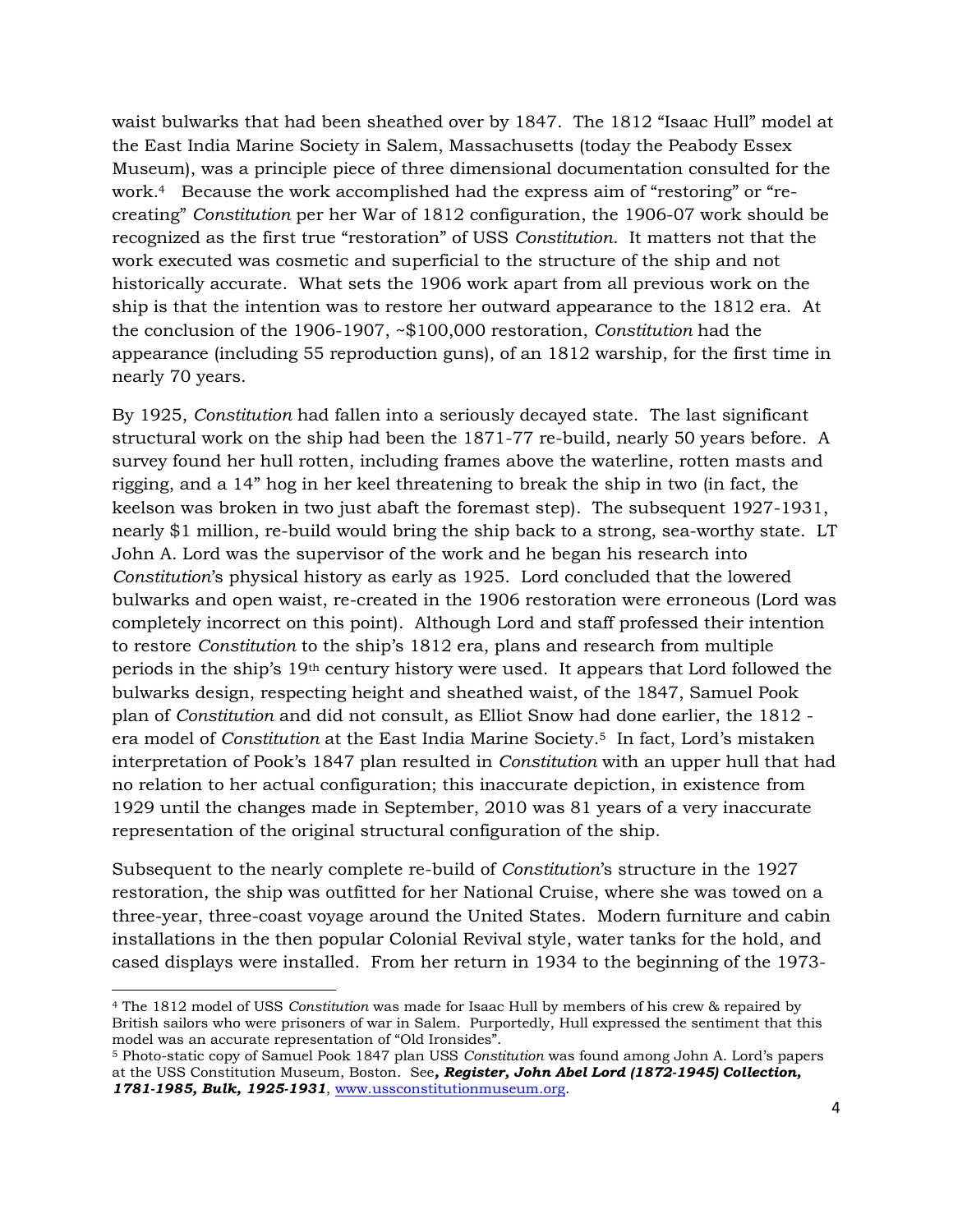1976 restoration, the ship remained much as she looked from the 1927 restoration and the 1931-1934 National Cruise, even through each post-1927 restoration or repair period.

As the 20th century progressed, the 1963-64 restoration saw the beginning of subtle changes in materials used in the ship's restorations. For the first time in more than 160 years, hemp was no longer available for the rigging and polypropylene was substituted. The large-sized timbers for the hull framing and planking necessitated the use of laminated white oak and Douglas fir.

Beginning with the 1973 restoration, the decision was made that *Constitution* should once again be brought back to the look of an 1812 warship. Exhibit cases, display objects including mannequins with reproduction uniforms, were removed and placed on long-term loan at the newly created USS Constitution Museum. CDR Tyrone G. Martin, commanding officer of *Constitution* 1974-1978, started his decades of research on the ship and began promoting the notion that the ship should be returned to her War of 1812 configuration. By the time the 1973-76 restoration was concluded, a white oak grove in Crane, Indiana had been set aside as "*Constitution* Grove", from which individual trees are occasionally selected for use in maintenance and restoration work on the ship.

After the 1927-31 work, the 1992-96 restoration is considered the next most important 20th century work executed on *Constitution*. The ship was dry docked in September, 1992, and thus began a 4-year, 5-part initiative to restore the physical strength to the nearly 200-year-old warship. Using Joshua Humphreys' *Dimensions and sizes of materials for building a Frigate of forty-four guns,* and contemporary documentation including plans, paintings, and battle damage records, the ship re-gained structural elements that had long ago been removed and whose removal contributed to the decline in physical strength, including the recurring 14" hog in the ship's keel. Thick strakes, standard knees, extra stanchions, berth deck knees, and diagonal riders in her lower hold all contributed to supporting the newly straightened keel, the weight of the replica 1927 guns on the spar and gun decks, and provided the structural strength needed to allow the ship to sail on 21 July 1997 as part of her 200th anniversary celebrations.

The 2007-2010 restoration brought the War of 1812 "look" back to *Constitution*'s hull. The bulwarks that had been raised  $\sim 20$ " in the 1927-31 restoration per the 1847 Pook plan were lowered to the 1812 cap rail height just above the spar deck gun ports. In addition and, most significant, the waist bulwarks alongside the main hatch were cut open and replaced with custom-made, recreated hammock "cranes" (U-shaped irons), as seen in 3 dimension on the 1812 Isaac Hull model at the Peabody Essex Museum. Lowering the upper bulwarks and opening the waist bulwarks removed approximately 20 tons of white oak and live oak from the ship, thus eliminating excess weight from the 215+ year old keel.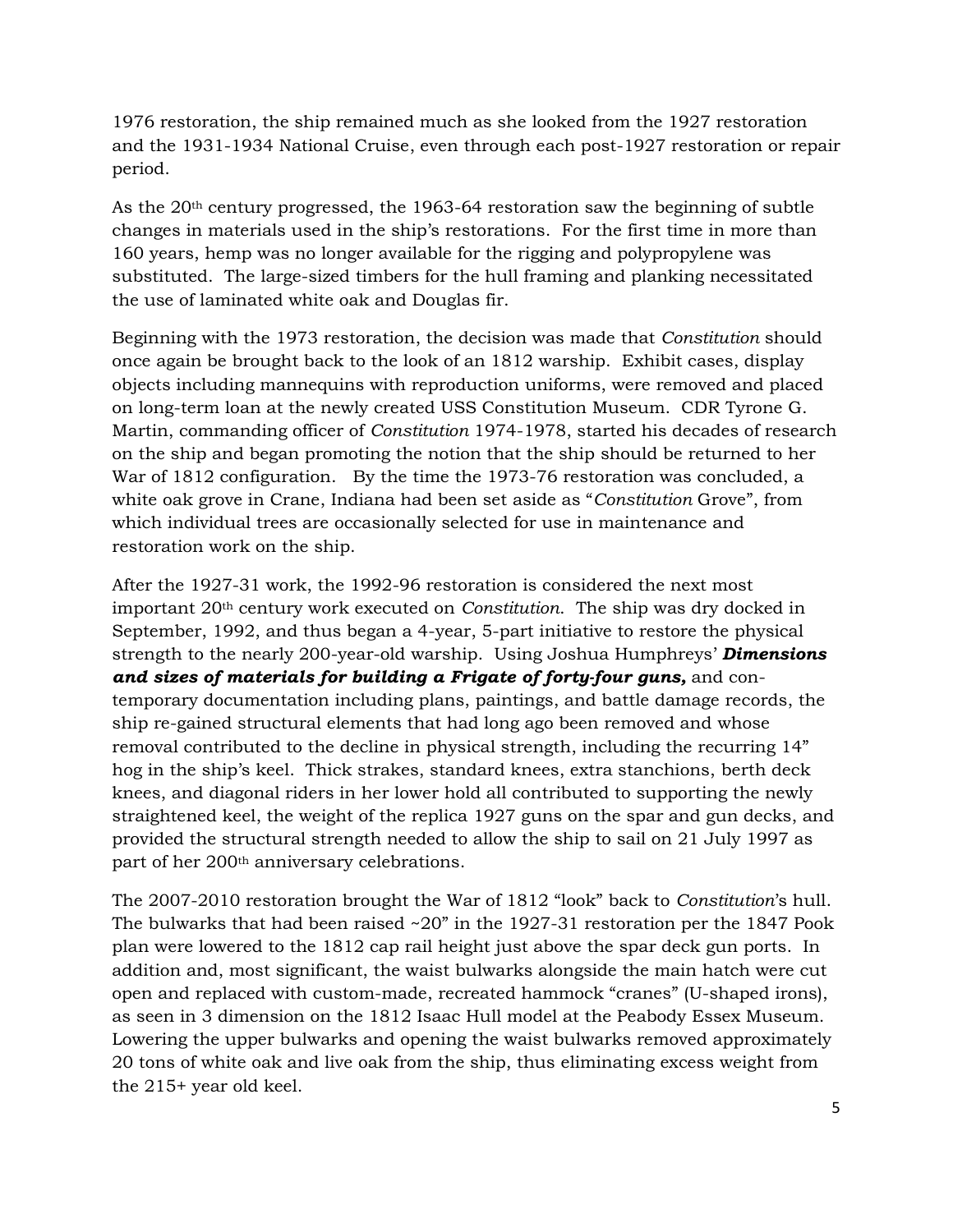Slowly, USS *Constitution* is being restored to her War of 1812 appearance, "as far as practicable", as stated in the mission of the Naval History & Heritage Command Detachment Boston. Still, there are significant elements in the ship that have either not been changed because that work has yet to be scheduled, cannot be changed due to life safety strictures, or because the research conducted has not been able to satisfy questions raised for re-building. USS *Constitution*, having had such a long Navy career, will likely always be a combination of elements from different centuries and periods in her career – but, given the Detachment Boston's mission, the ship should always reflect, as much as historical research can support, the War of 1812 iconic ship that she was in her prime.

*Written & researched by the Historian of the Naval History & Heritage Command Detachment Boston, 2014*